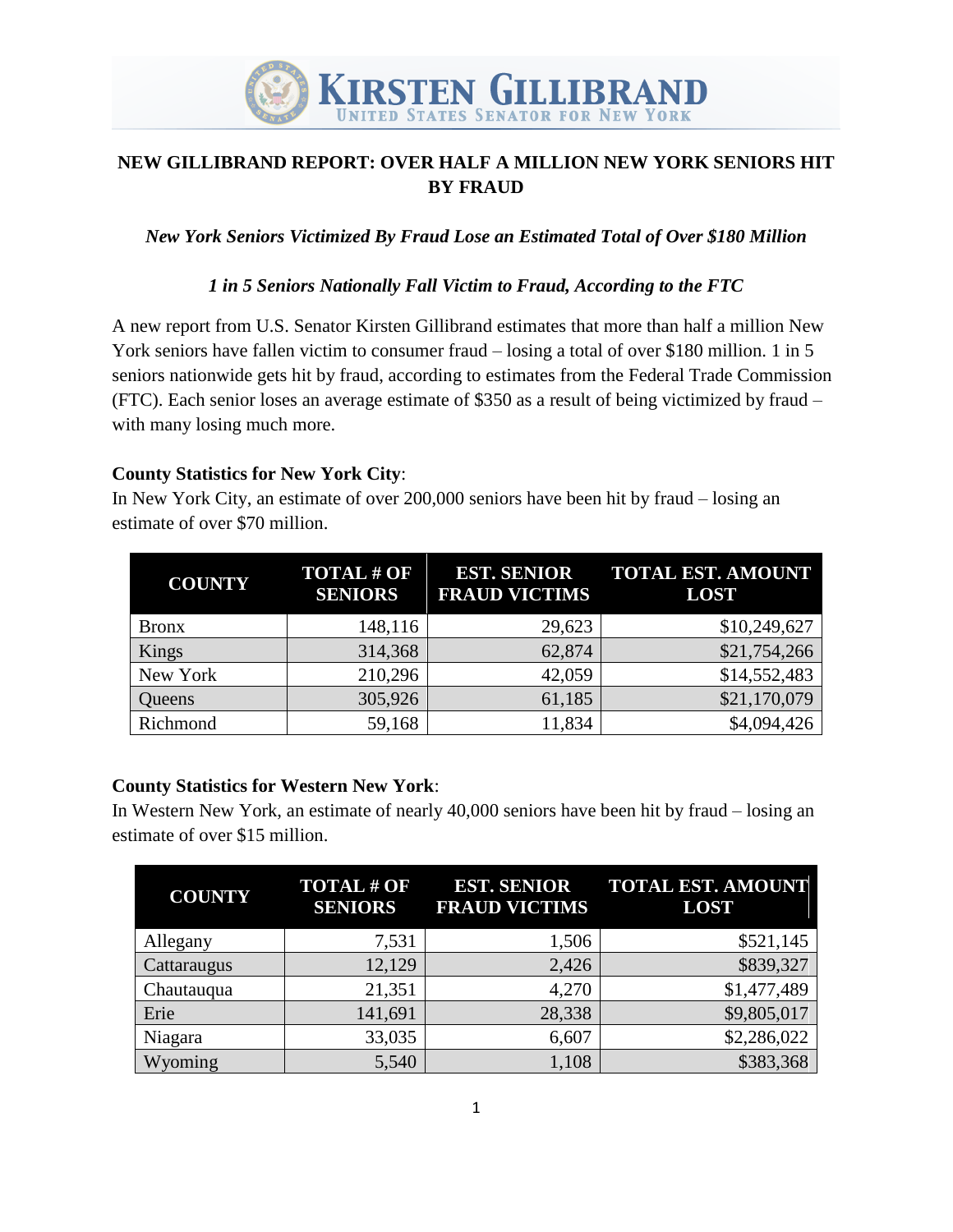## **County Statistics for the Rochester-Finger Lakes Region:**

In the Rochester-Finger Lakes Region, an estimate of over 30,000 seniors have been hit by fraud – losing an estimate of over \$11 million.

| <b>COUNTY</b> | <b>TOTAL # OF</b><br><b>SENIORS</b> | <b>EST. SENIOR</b><br><b>FRAUD VICTIMS</b> | <b>TOTAL EST.</b><br><b>AMOUNT LOST</b> |
|---------------|-------------------------------------|--------------------------------------------|-----------------------------------------|
| Genesee       | 9,079                               | 1,816                                      | \$628,267                               |
| Livingston    | 8,146                               | 1,629                                      | \$563,703                               |
| Monroe        | 99,525                              | 19,905                                     | \$6,887,130                             |
| Ontario       | 15,156                              | 3,031                                      | \$1,048,795                             |
| Orleans       | 5,721                               | 1,144                                      | \$395,893                               |
| Seneca        | 4,989                               | 998                                        | \$345,239                               |
| Tompkins      | 9,911                               | 1,982                                      | \$685,841                               |
| Wayne         | 12,372                              | 2,474                                      | \$856,142                               |
| Yates         | 4,105                               | 821                                        | \$284,066                               |

## **County Statistics for Central New York**:

In Central New York, an estimate of nearly 30,000 seniors have been hit by fraud – losing an estimate of over \$10 million.

| <b>COUNTY</b> | <b>TOTAL # OF</b><br><b>SENIORS</b> | <b>EST. SENIOR</b><br><b>FRAUD VICTIMS</b> | <b>TOTAL EST.</b><br><b>AMOUNT LOST</b> |
|---------------|-------------------------------------|--------------------------------------------|-----------------------------------------|
| Cayuga        | 11,802                              | 2,360                                      | \$816,698                               |
| Cortland      | 6,226                               | 1,245                                      | \$430,839                               |
| Herkimer      | 10,065                              | 2,013                                      | \$696,498                               |
| Madison       | 9,277                               | 1,855                                      | \$641,968                               |
| Oneida        | 37,349                              | 7,470                                      | \$2,584,551                             |
| Onondaga      | 62,222                              | 12,444                                     | \$4,305,762                             |
| Otsego        | 9,615                               | 1,923                                      | \$665,358                               |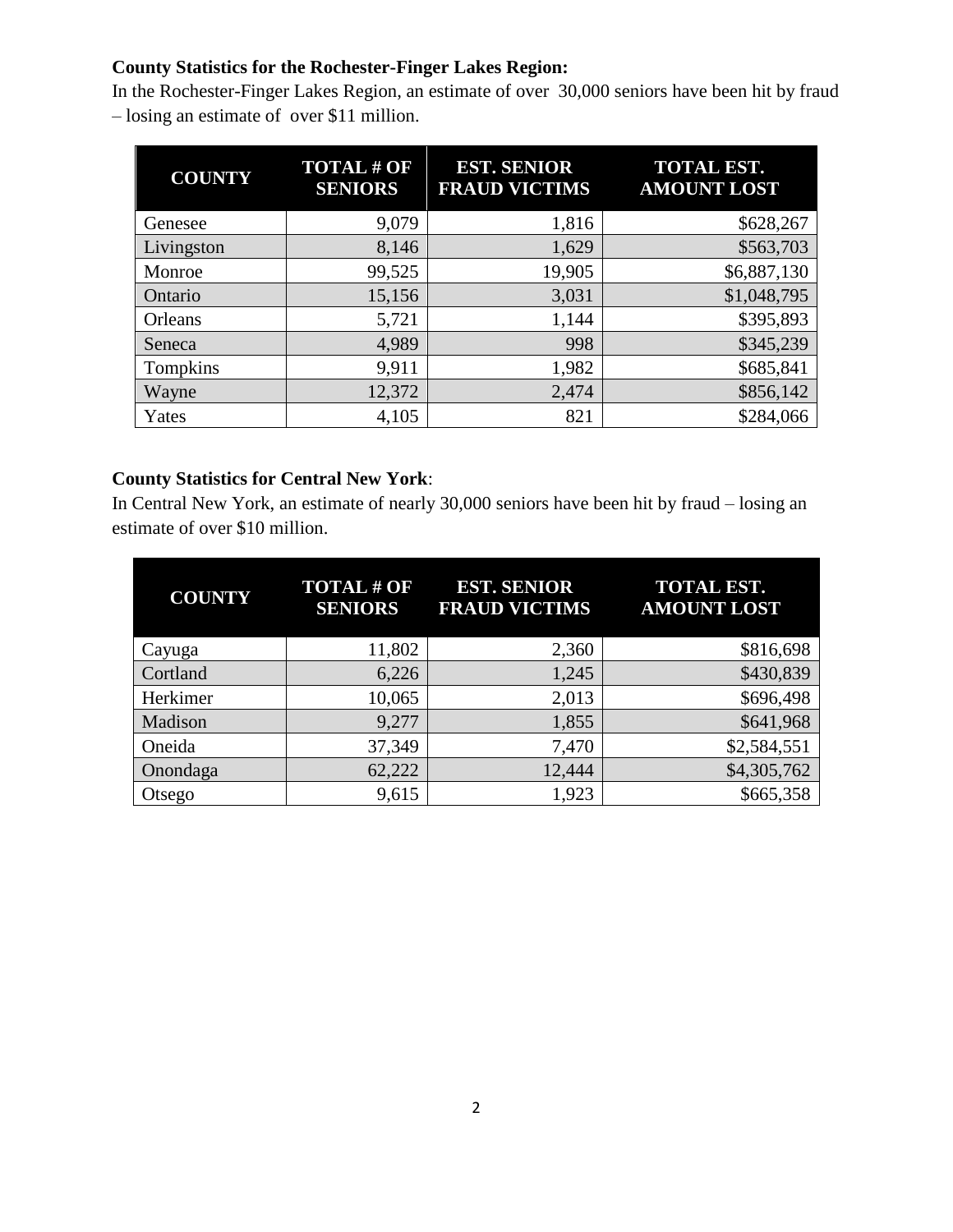# **County Statistics for the Southern Tier**:

In the Southern Tier, an estimate of over 20,000 seniors have been hit by fraud – losing an estimate of over \$7 million.

| <b>COUNTY</b> | <b>TOTAL#OF</b><br><b>SENIORS</b> | <b>EST. SENIOR</b><br><b>FRAUD VICTIMS</b> | <b>TOTAL EST.</b><br><b>AMOUNT LOST</b> |
|---------------|-----------------------------------|--------------------------------------------|-----------------------------------------|
| <b>Broome</b> | 32,609                            | 6,522                                      | \$2,256,543                             |
| Chemung       | 13,467                            | 2,693                                      | \$931,916                               |
| Chenango      | 8,099                             | 1,620                                      | \$560,451                               |
| Delaware      | 8,898                             | 1,780                                      | \$615,742                               |
| Oswego        | 14,579                            | 2,916                                      | \$1,008,867                             |
| Schuyler      | 3,027                             | 605                                        | \$209,468                               |
| Steuben       | 15,010                            | 3,002                                      | \$1,038,692                             |
| Tioga         | 7,291                             | 1,458                                      | \$504,537                               |

# **County Statistics for the Capital Region:**

In the Capital Region, an estimate of over 30,000 seniors have been hit by fraud – losing an estimate of over \$11 million.

| <b>COUNTY</b> | <b>TOTAL # OF</b><br><b>SENIORS</b> | <b>EST. SENIOR</b><br><b>FRAUD VICTIMS</b> | <b>TOTAL EST. AMOUNT</b><br><b>LOST</b> |
|---------------|-------------------------------------|--------------------------------------------|-----------------------------------------|
| Albany        | 40,881                              | 8,176                                      | \$2,828,965                             |
| Columbia      | 10,529                              | 2,106                                      | \$728,607                               |
| Fulton        | 8,580                               | 1,716                                      | \$593,736                               |
| Greene        | 7,563                               | 1,513                                      | \$523,360                               |
| Montgomery    | 8,371                               | 1,674                                      | \$579,273                               |
| Rensselaer    | 20,328                              | 4,066                                      | \$1,406,698                             |
| Saratoga      | 26,806                              | 5,361                                      | \$1,854,975                             |
| Schenectady   | 23,426                              | 4,685                                      | \$1,621,079                             |
| Schoharie     | 4,877                               | 975                                        | \$337,488                               |
| Washington    | 9,431                               | 1,886                                      | \$652,625                               |